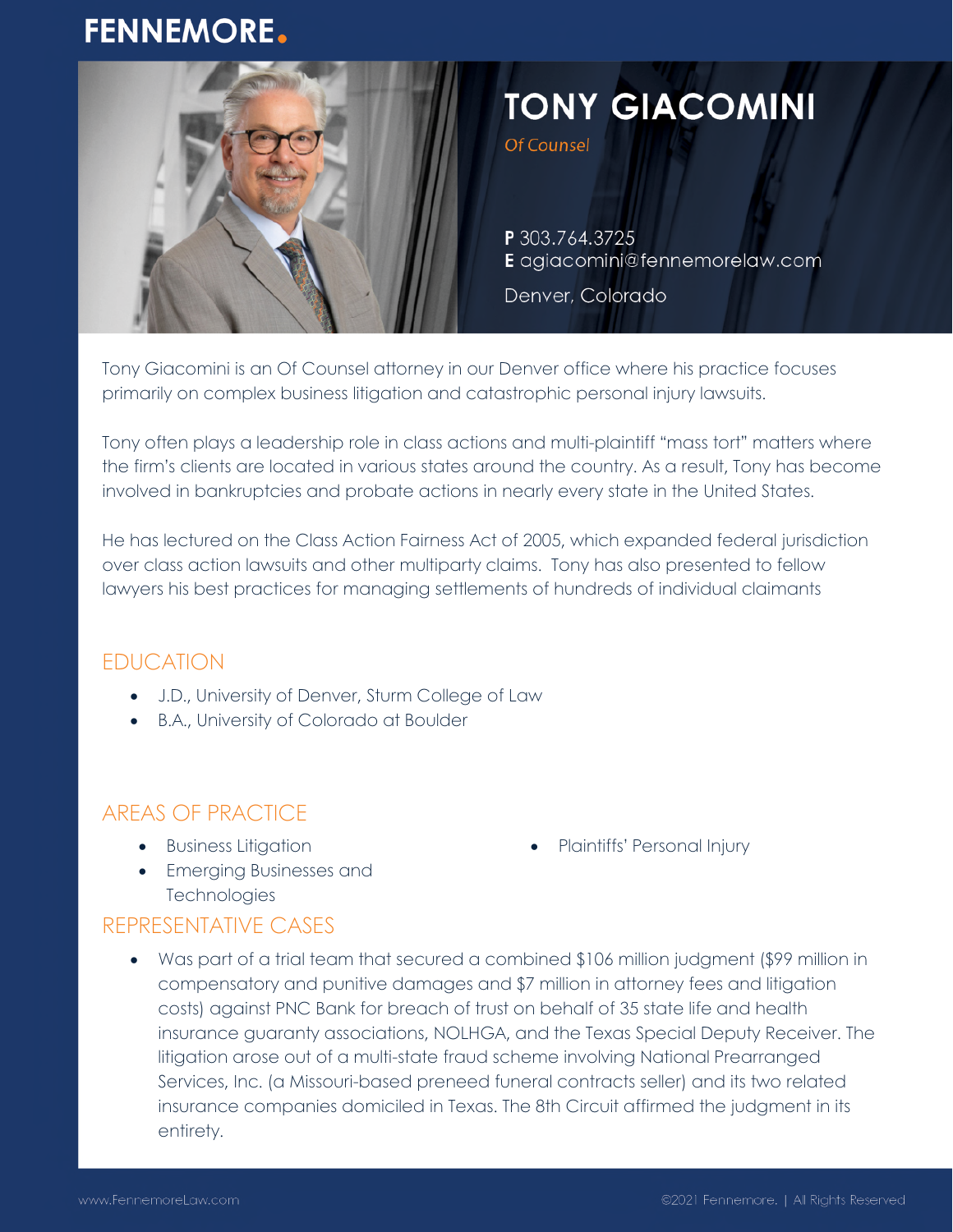- Managed the individual settlements of more than 2,200 claimants who suffered various heart-related personal injuries (including death) from ingestion of a prescription drug widely prescribed for the treatment of Type 2 Diabetes. After a large settlement of these "mass tort" claims was reached, Tony's job was to see that every claimant was qualified for settlement participation and later to ensure that the net settlement funds were properly distributed. As such, Tony worked on behalf of his clients to collect their medical records and demonstrate proof of usage and injury, secure disability benefits where applicable, resolve claims for reimbursement from health insurance providers, and represent them as special counsel in any probate and bankruptcy matters related to individual settlements.
- Represented a group of auto dealerships facing a purported class action claiming that new cars were equipped and priced in violation of the Colorado Consumer Protection Act. After winning landmark reversals at the Colorado Court of Appeals and Supreme Court of the trial court's initial approval of class treatment, Tony and the other trial team members once again defended against Plaintiffs' renewed attempt at certification of two different proposed consumer classes. This five-year battle for class certification culminated in an extensive four-day evidentiary hearing. Agreeing with the dealership defendants that individual examinations of each car purchase file were necessary and class-wide inferences could not be made, the Jefferson County District Court denied Plaintiffs' Second Motion for Class Certification on Rule 23 superiority and predominance grounds.
- Represented plaintiffs in multiple state class actions brought against regional phone provider U.S. West (now Century Link) for installation delays experienced by 250,000 customers. The cases resolved when settlements were reached for \$36 million in client damages and \$7.2 million in attorney's fees.
- Was part of a trial team that twice successfully defeated class certification on behalf of the Old Line Life Insurance Company in a consumer/uniform business practices case filed in state court in California. The matter settled prior to trial.
- Sued a regional brokerage firm on behalf of multiple state insurance guaranty associations following the liquidation of Midwest Life Insurance Company. The claims were for fraud and breach of fiduciary duties. After three successful jury trials in Colorado, Washington and a three-month trial in Iowa, the brokerage firm agreed to settle the cases for a combined \$30 million.

#### AWARDS AND HONORS

- *Best Lawyers in America®,* Personal Injury Litigation: Plaintiffs, 2016-2021
- *Colorado Super Lawyers*®, 2012-2021
- Star in Colorado-Plaintiff, *Benchmark Litigation*, 2012-2015
- Barrister's Best Class Action/Mass Tort Lawyer (Plaintiff) by *Law Week Colorado*, 2011, 2012